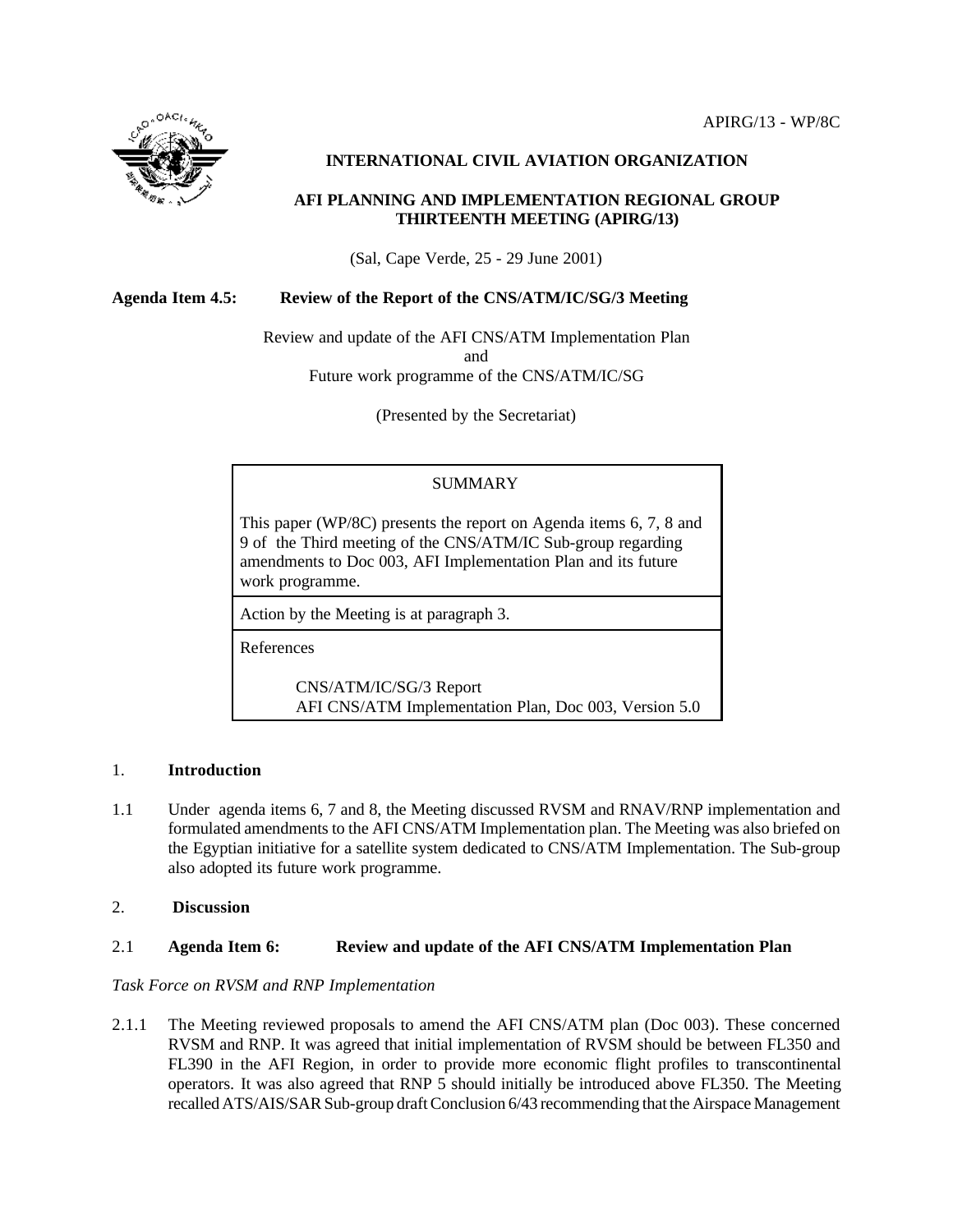Task Force established by APIRG (Decision 12/24) be tasked with RNP and RVSM implementation related activities. The Sub-group then discussed at length and finally agreed to a proposal for the establishment of a Task Force on RVSM and RNP implementation. It was agreed that Spain would be the rapporteur of the Task Force. The following draft conclusion and draft decision were adopted.

### **Draft Conclusion 3/20: Initial implementation of RVSM in the AFI Region**

That RVSM be implemented in the AFI region coincidently or soon after its implementation in the EUR Region, and initially between FL350 and FL390.

### **Draft Decision 3/21: Establishment of a Task Force on RVSM and RNAV/RNP implementation**

That a Task Force dedicated to RVSM and RNAV/RNP implementation be established, with the terms of reference shown at **Appendix A***.*

| Composition:      | Algeria, Cape Verde, Egypt, Ethiopia, Kenya, Morocco, Nigeria, South<br>Africa, Tunisia, Senegal, Spain (Rapporteur), ASECNA and IATA                                             |
|-------------------|-----------------------------------------------------------------------------------------------------------------------------------------------------------------------------------|
| <i>Note</i> 1:    | The Task Force should maintain close coordination with the<br>ATS/AIS/SAR/SG ASM Task Force, and its terms of reference should be<br>harmonized with those of the ASM Task Force. |
| <i>Note</i> $2$ : | SATMA and Eurocontrol should be invited to assist the Task Force.                                                                                                                 |

2.1.2 During the debates, the Sub-group also identified the need for seminars and workshops on RVSM and RNAV/RNP, and formulated the following draft conclusion.

### **Draft Conclusion 3/22: Seminars/Workshops on RVSM and RNAV/RNP**

That ICAO and international organizations in a position to do so organize Seminars/Workshops on RVSM and RNAV/RNP in the AFI Region.

*Amendment to Doc 003*

2.1.3 The Meeting, taking into account the reports of the ICGs under Agenda Item3 and proposals formulated by the participants and the ATS/AIS/SAR Sub-group, adopted amendments to the AFI CNS/ATM Implementation Plan (Doc 003), and formulated the following draft conclusion.

# **Draft Conclusion 3/23: Amendment of the AFI CNS/ATM Implementation Plan (Doc 003)**

That the AFI CNS/ATM Implementation Plan (Doc 003) be amended as shown at **Appendix B**.

### 2.2 **Agenda Item 7: Briefing on CNS/ATM trials in the AFI Region**

2.2.1 Under this Agenda item, Egypt updated the meeting on the proposal concerning a multi-mission satellite system for CNS/ATM implementation, called NAVISAT. The system is based on a dual mission concept: